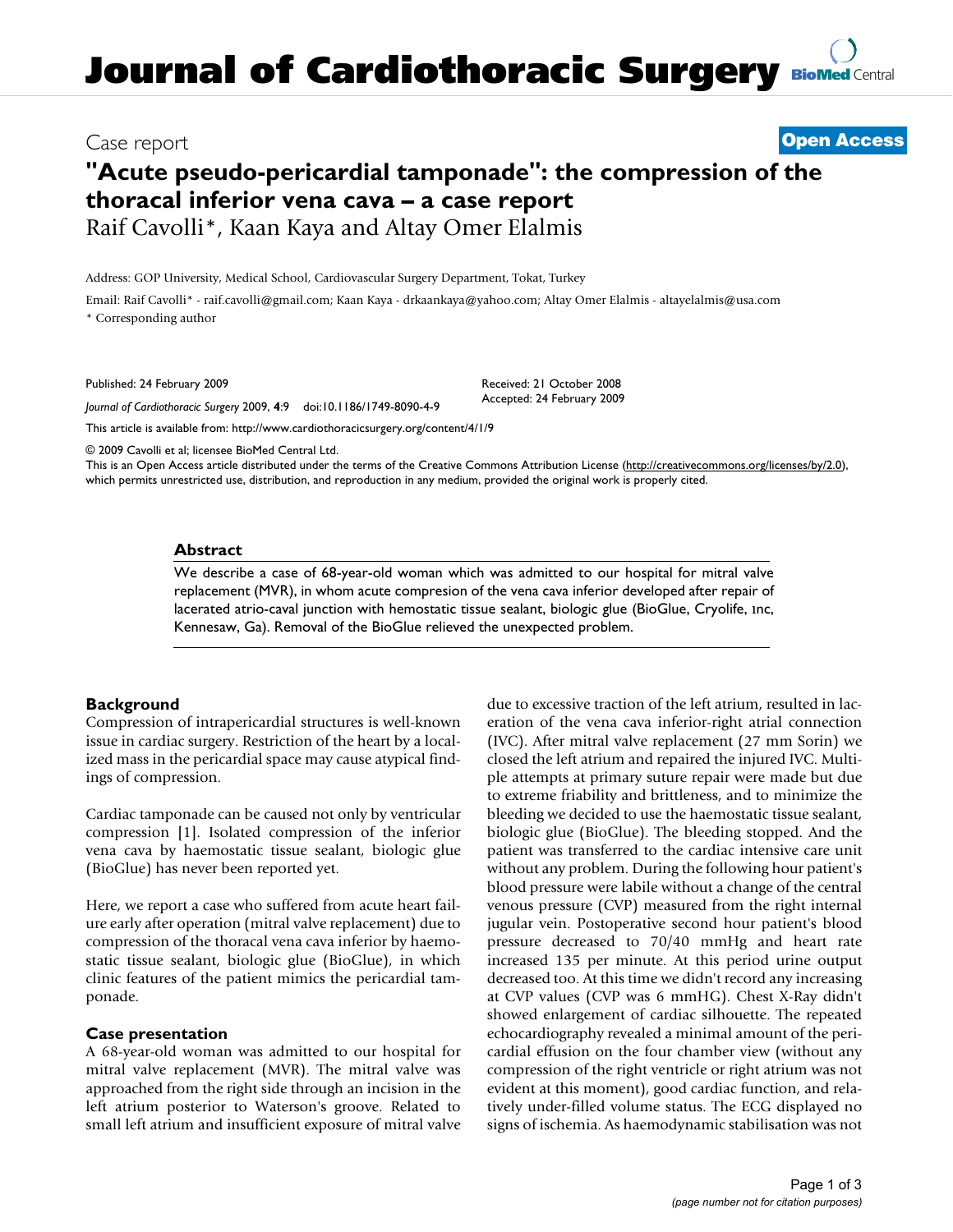achieved by volume supply and inotropic support, urgent surgical management was intended. The chest was opened emergently, even though right atrial pressure tracing did not suggest cardiac tamponade.

No significant pericardial effusion (or blood clot) was found. After detailed exploration we decided to remove the bioglue from the around the VCI (Fig 1). After removing the bioglue we achieved a prompt disappearance of the symptoms (heart rate was decreased from 135 to 85 beats/min and blood pressure increased to 110/70 mmHg, and all inotropes were stopped). The sternum was closed and the patient was transferred to the cardiac intensive care unit. The postoperative course was uneventful and the patient was discharged on the postoperative day 7.

# **Conclusion**

Cardiac tamponade is a potentially life-threating condition that requires prompt recognition and intervention [2]. The ability to establish the correct diagnosis necessitates integration of symptomatic manifestation, physical signs, and imaging features [3]. Conventional trans-thoracic echocardiography does not always provide good image quality soon after open-heart surgery because the transducer is placed near the surgical wound. Furthermore, mechanical ventilation or the air trapped in the thoracic cavity interferes with ultrasound penetration. It is especially difficult to observe the right side of the heart. When pericardial mass is loculated in an unusual location, it can be more challenging to make diagnosis when loculated effusion (or any mass in pericardial space) is inaccessible to the TTE ultrasound beam [4]. For technical



#### Figure 1

**Intraoperative view of compression of the vena cava inferior by the bioglue with absorbable haemostat (surgicell)**.

reason the use of the transesophageal echocardiogram was impossible in this case. This is a limitation of our case report.

A loculated, eccentric effusion or localized hematoma can produce regional tamponade in which only selected chambers are compressed. As a result, diagnosis is challenging because the typical physical, hemodynamic, and echocardiographic signs of tamponade are usually absent.

BioGlue is a preparation of bovine albumin cross-linked with glutaraldehyde to form a strong adhesive bond. It is supplied in a 2-barrel applicator containing albumin in 1 barrel and glutaraldehyde in 1 barrel, which are mixed at the time of application. After mixture, the glue solidifies in approximately 2 to 3 minutes [5]. Some experimental and clinical studies have reported the effect of BioGlue in creating local tissue damage and local tissue damage and local inflammatory response, and increasing risk of pseudoaneurysm formation and great vessel stenosis especially in pediatric population [6]. There was a case report of superior vena cava stenosis as the result of an inappropriately large amount of BioGlue placed between the roof of the left atrium, the superior vena cava, and the aortic root for persistent bleeding [7]. This case was an example of regional cardiac tamponade. To our knowledge this is the first reported case of an external compression of the vena cava inferior (by the BioGlue) imitating similar symptoms and the haemodynamic consequences of a pericardial tamponade. In regard to patient management, we believe that prompt exploration was an appropriate step in addressing of patient's critical condition.

# **Competing interests**

The authors declare that they have no competiting interests.

# **Authors' contributions**

RC conceived the study. KK prepared the figures. RC and AOE did the background literature search. RC was the cardiac surgeon. All authors have read and approved the final manuscript.

#### **Consent**

Written informed consent was obtained from the patient for publication of this case report and the accompanying image. A copy of the written consent is available for review by the Editor-in-Chief of this journal.

#### **References**

- 1. Saito Y, Donohue A, Attai S, Vahdat A, Brar R, Handapangoda I, Chandraratna AP: **[The syndrome of cardiac tamponade with small](http://www.ncbi.nlm.nih.gov/entrez/query.fcgi?cmd=Retrieve&db=PubMed&dopt=Abstract&list_uids=18307446) [pericardial effusion.](http://www.ncbi.nlm.nih.gov/entrez/query.fcgi?cmd=Retrieve&db=PubMed&dopt=Abstract&list_uids=18307446)** *Echocardiography* 2008, **25:**321-327.
- 2. Kuvin JT, Harati NA, Pandian GN, Bojar MR, Khabbaz KR: **[Postop](http://www.ncbi.nlm.nih.gov/entrez/query.fcgi?cmd=Retrieve&db=PubMed&dopt=Abstract&list_uids=12400760)[erative cardiac tamponade in the modern surgical era.](http://www.ncbi.nlm.nih.gov/entrez/query.fcgi?cmd=Retrieve&db=PubMed&dopt=Abstract&list_uids=12400760)** *Ann Thorac Surg* 2002, **74:**1148-1153.